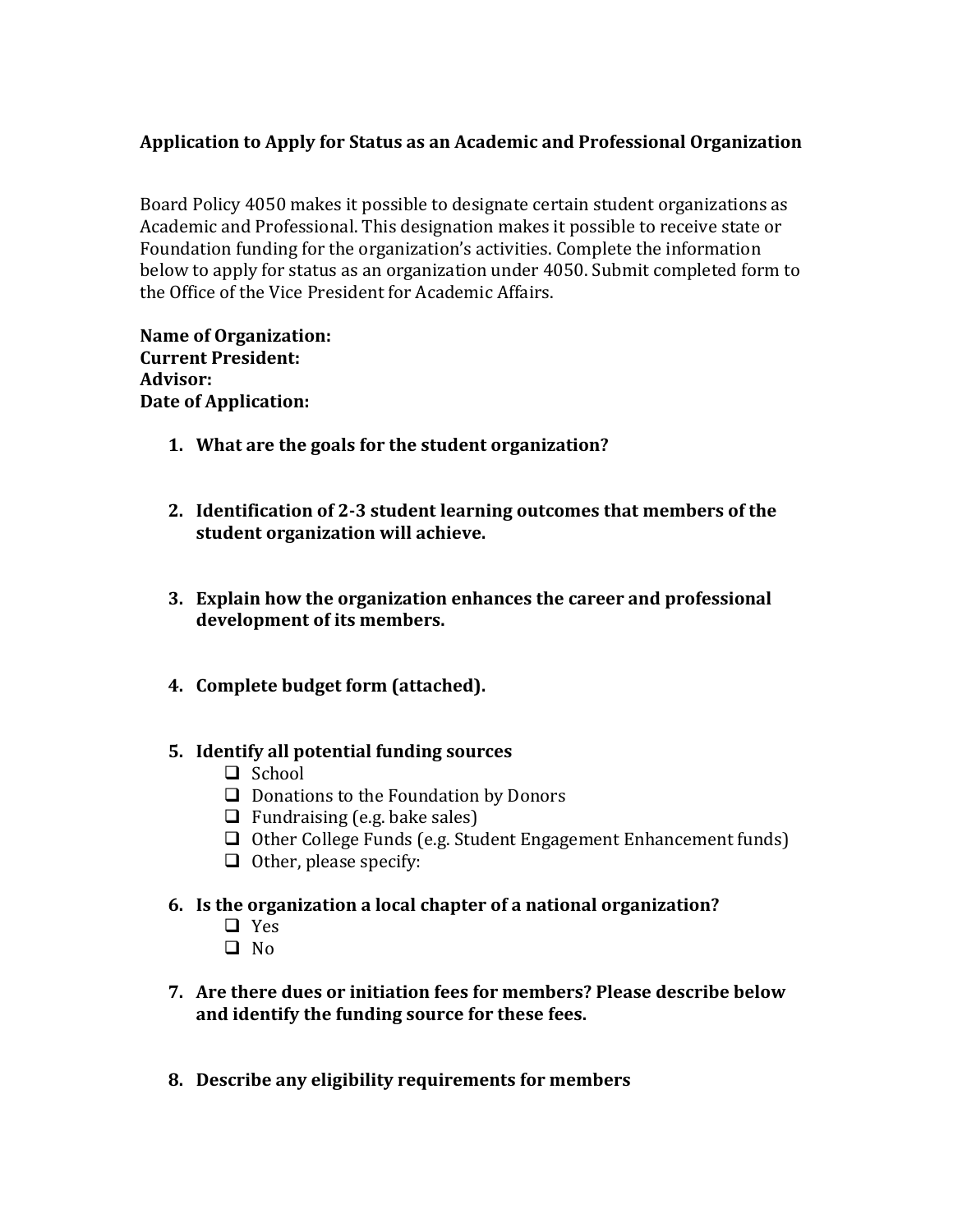## **Signatures**

Organization President

Advisor

Dean

VPEMSA

VPAA